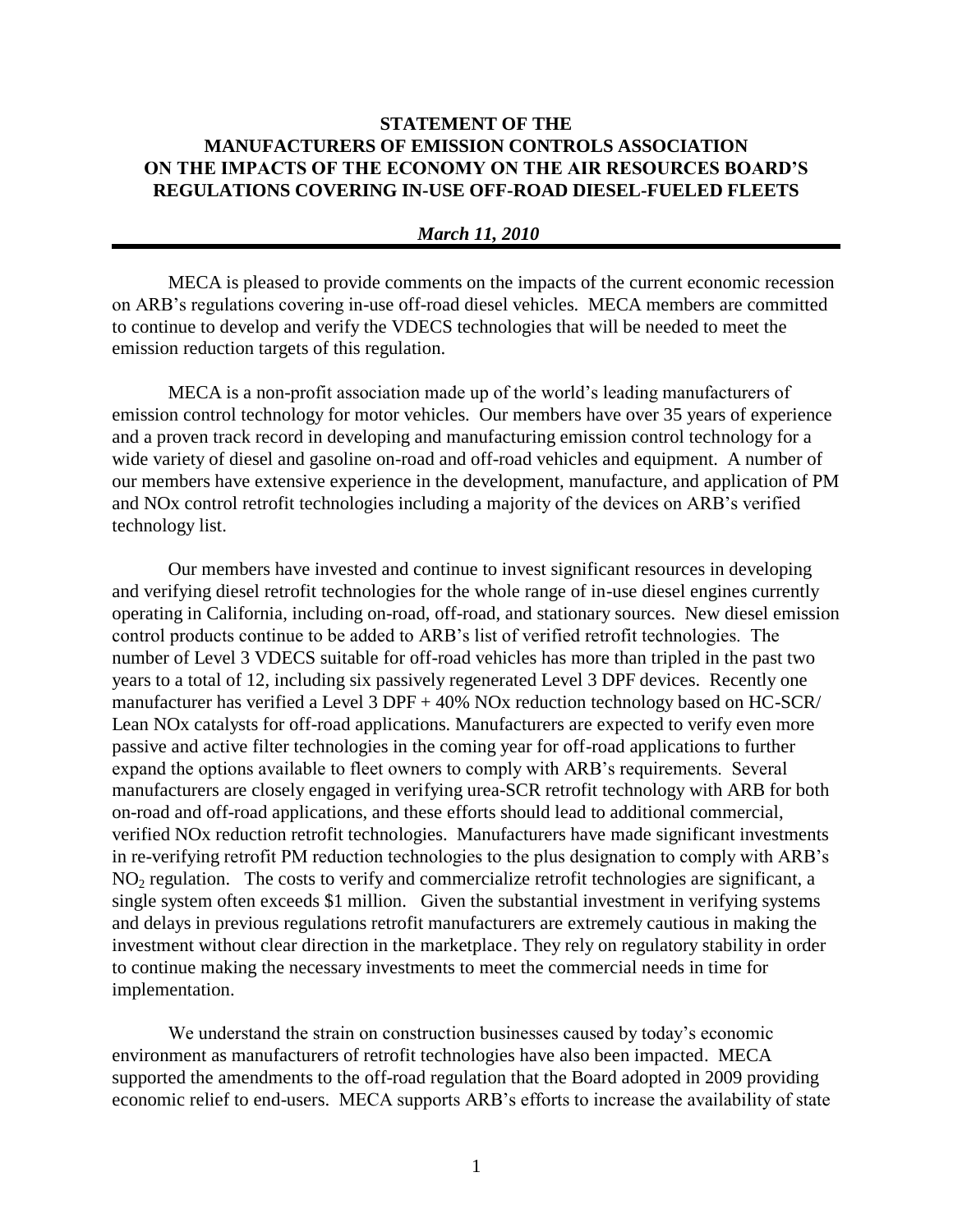incentive funds, grants and loan programs to help end-users comply with the off-road regulation.

In developing a strategy for any future amendments to this regulation, ARB must consider the economic and market stability impacts on our industry along with other indirect costs. Other costs include those associated with potentially not meeting the goals of the 2014 State Implementation Plan, as well as, the increased health care costs resulting from poor air quality. Rather than a complete delay of compliance dates, MECA would support a phased-in of requirements to full compliance with the emission goals of the regulation to provide a gradual but continuous demand for the products that our industry has invested in for over 20 years. Such an approach would allow technology developers to continue their investment in California's retrofit program rather than divert their resources toward other emission control market opportunities. These opportunities include development and certification of technologies for original equipment diesel engine applications or the many mandatory and voluntary retrofit program options across the country. A phased-in approach would also insure the availability of retrofit technology and manufacturing capability to meet the emission reductions necessary to achieve the states emission reduction goals by 2014.

In the process of delivering technologies to meet clean air requirements, device manufacturers contribute to growing the green economy and green jobs. A survey conducted in late 2008 shows that MECA members contribute over 65,000 green jobs around the country including more than 1,000 jobs in California. These jobs include technical and service personnel responsible for selling, developing, installing and maintaining diesel retrofits employed by MECA member companies. These do not include independent small businesses in California that install and maintain retrofit devices. An independent economic analysis completed in early 2009 (available on MECA's diesel retrofit website, www.dieselretrofit.org, under "Useful Documents") translates investments in clean diesel vehicles and diesel retrofit technologies into jobs associated with manufacturing, sales, installation, and maintenance of advanced emission control technologies. Every million dollars spent on diesel retrofit technology creates or preserves about 21 jobs, and every million dollars spent on replacing older vehicles and equipment with newer clean diesel vehicles creates or preserves about 15 jobs. One estimate suggests that a full-time job is created as a result of the installation of every 3-7 diesel retrofits. Another way to look at this is that the installation of 1000 retrofits creates 140 to 330 green jobs. During development of the off-road regulation, ARB estimated a demand of 80,000 retrofit devices in the first three years of implementation. This would preserve or create an estimated 11,200 to 26,400 jobs needed to sell, manufacture, install, and maintain the clean diesel retrofit and vehicle emission control technologies associated with the first three years of this single ARB regulation. Many of these jobs will be in California.

General remarks on the lack-of performance of retrofit devices in off-road applications are often made with insufficient information to back them up. There are always isolated issues with any technology but in general DPF retrofit systems work and they have demonstrated a high level of durability and reliability. For over 30 years, off-road diesel engines used in the construction, mining, and materials handling industries have been equipped with exhaust emission control technology – initially with diesel oxidation catalysts (DOCs) and followed later by diesel particulate filters (DPFs). These systems have been installed on vehicles and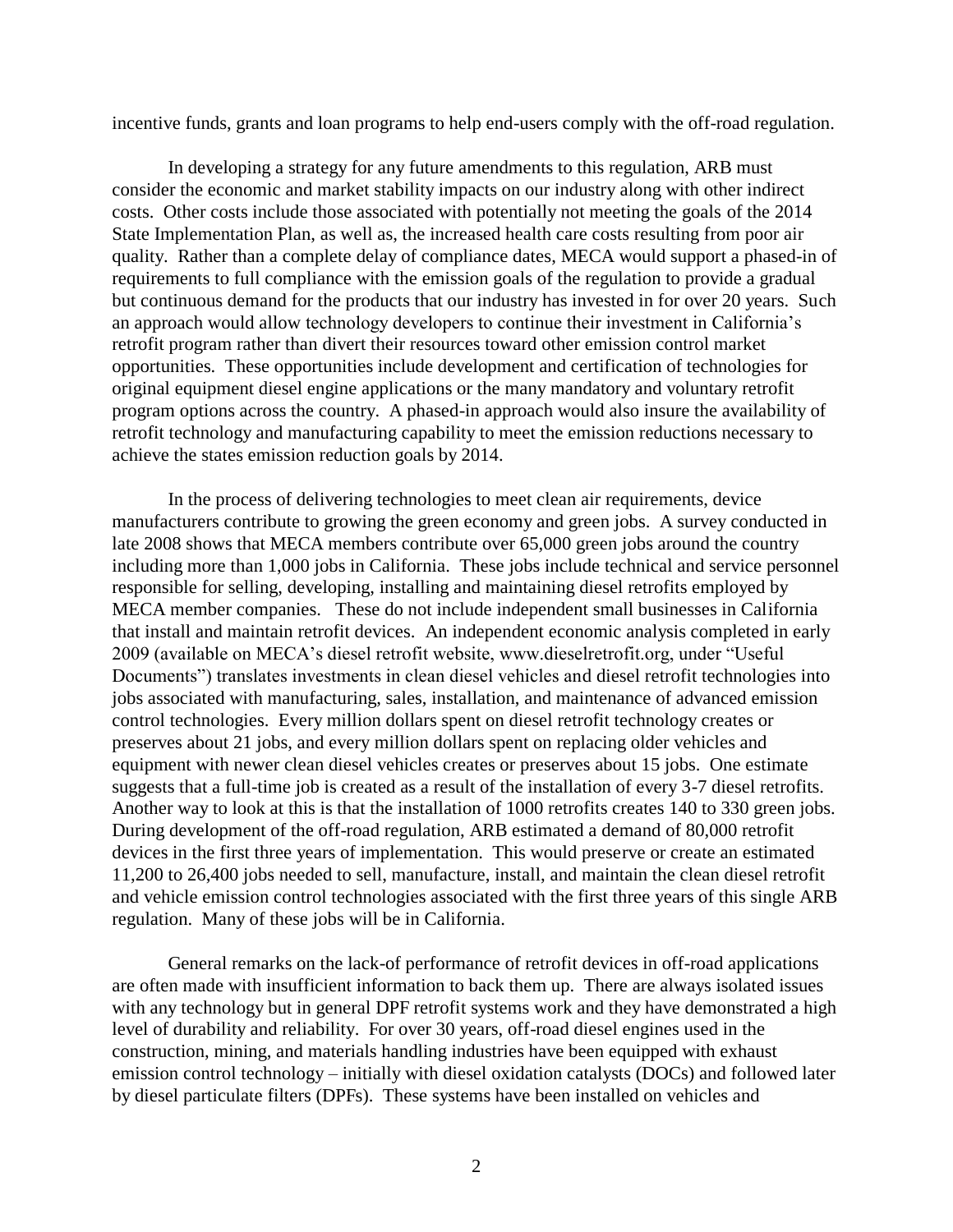equipment both as original equipment and as retrofit technology on over 250,000 non-road engines worldwide. Over 50,000 active and passive DPF retrofit systems have been installed worldwide on off-road applications. More than 20,000 of these filters have been successfully employed in Europe on construction equipment used in tunneling projects. A 2003 survey (SAE Paper 2004-01-0076) of 3,848 construction retrofit installations from 2001 to 2003 in Europe found a failure rate of only 1-2 percent. The failures were most often associated with proper engine maintenance and operation rather than DPF functionality. Any product issues cited in this study were easily addressed through further product improvements.

MECA and our members are actively involved with ARB staff to further clarify criteria used in granting exemption from retrofit requirements for applications or installations deemed to be unsafe. Having a well defined review process in place ensures that implementation of the proposed regulations are accomplished with minimal administrative delays or judgments. We are engaged in working with Cal/OSHA, ARB and interested stakeholders to develop effective and realistic amendments to the California Code of Regulations that will serve to ensure that modifying construction equipment with VDECS is done with consideration to the safe operation of the vehicle, the operators and workers on construction sites. Safety is an essential component of the engineering and installation of retrofit emission control devices. To establish safe levels of visibility on construction equipment, international standards like ISO 5006 have recognized that the use of mirrors and CCD cameras can be successfully used on off-road equipment to ensure adequate operator visibility. In many cases OEM designed off-road vehicles are equipped with mirrors to allow them to meet minimum visibility requirements. As in the case of OEM installed mufflers, surface temperature issues with retrofits are often addressed by the use of heat shielding in cases where vehicle operators or maintenance personnel may inadvertently come in close proximity to hot surfaces. Surface temperature measurements conducted by MECA members have demonstrated that DPF surface temperatures are no higher than those measured on OEM mufflers and in some cases actually lower.

A safe work environment must also consider the hazards associated with the ambient air quality at the work site. A 2004 study conducted at five construction sites in the Northeastern United States measured air quality at the perimeter of the sites and within the cab of construction equipment. Analysis of measurement results found that construction workers were exposed to up to 16 times more  $PM<sub>2.5</sub>$  than the average ambient level outside the construction site and peak concentrations during active work may present acute health risks to workers and nearby residents. When averaged over 24 hours, in cabin measurements of  $PM<sub>2.5</sub>$  were shown to exceed the National Ambient Air Quality Standard (NAAQS) by 4-6 times. The study also found elevated levels of benzene, 1,3-butadiene, formaldehyde, acetaldehyde and heavy metals commonly found in diesel fuel and lubricants. The levels of some of these compounds exceeded the 8-hour exposure limit established by the American Conference of Governmental Industrial Hygienists or ACGIH. The catalysts and filters that are components of Level 2 and 3 VDECS are designed to substantially remove these pollutants and air toxics from diesel exhaust and in effect serve as engineering controls for a safer work environment for workers on construction sites.